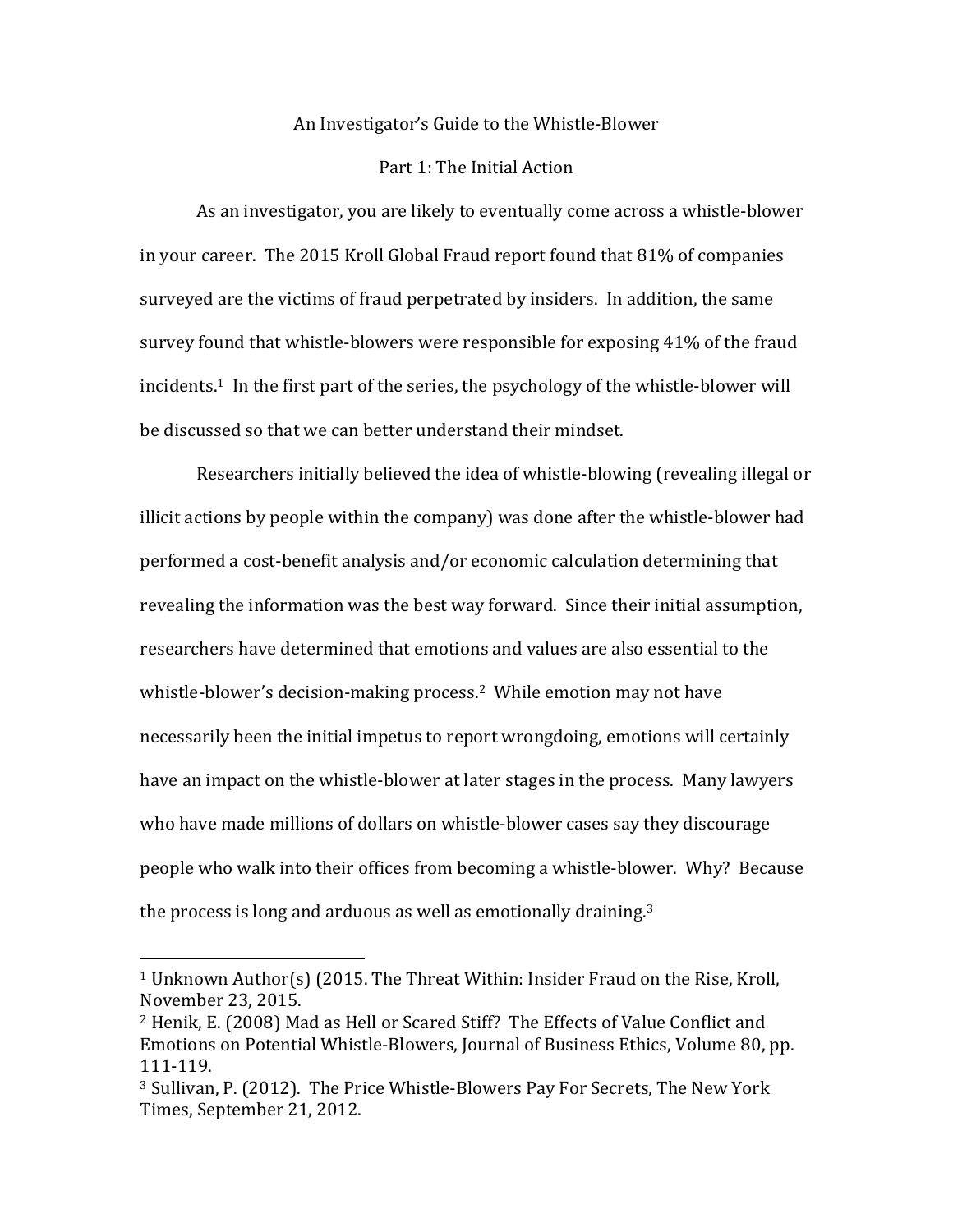Many times, a whistle-blower accidentally comes across information that he/she wasn't necessarily supposed to see. Once digested, the whistle-blower feels an obligation to go to someone in the organization to report the wrongdoing. In their mind, the solution is simple. I need to report this so that my organization will fix the problem. Many times, however, the organization does not fix the problem and this causes the whistle-blower to experience cognitive dissonance. If we compared whistle-blowing to a friend who smoked, it would be like you telling your friend that smoking causes cancer and while he agreed with you, he also continued to smoke. In a survey of ninety known whistle-blowers, most tended to take a utopian view with the belief that following universal moral codes, as a guide, would lead to the best outcome for them as well as their organization. Yet after exposing the organizational misdeeds, every whistle-blowing survey respondent employed in the private sector was dismissed from their job a short time after their disclosure.<sup>4</sup>

Michael Winston was a high-level executive at McDonnell Douglas and Lockheed Martin before agreeing to take a similar job at Countrywide Financial in 2005. The mortgage business, at the time, was roaring along realizing huge profits and to Winston, this seemed to be a good opportunity. After beginning employment with Countrywide Financial, Winston was walking through the parking lot and saw a car with a vanity license plate that read, "Fund Em". When asked what that meant, another executive allegedly told Wilson that the phrase was Countrywide Financial's growth strategy according to Angelo Mozilo, their top executive. In a subsequent executive meeting, Winston sought clarification concerning the "Fund Em" strategy

 

<sup>&</sup>lt;sup>4</sup> Farnsworth, C. (1987). Survey of Whistle Blowers Finds Retaliation but Few Regrets, New York Times, February 22, 1987.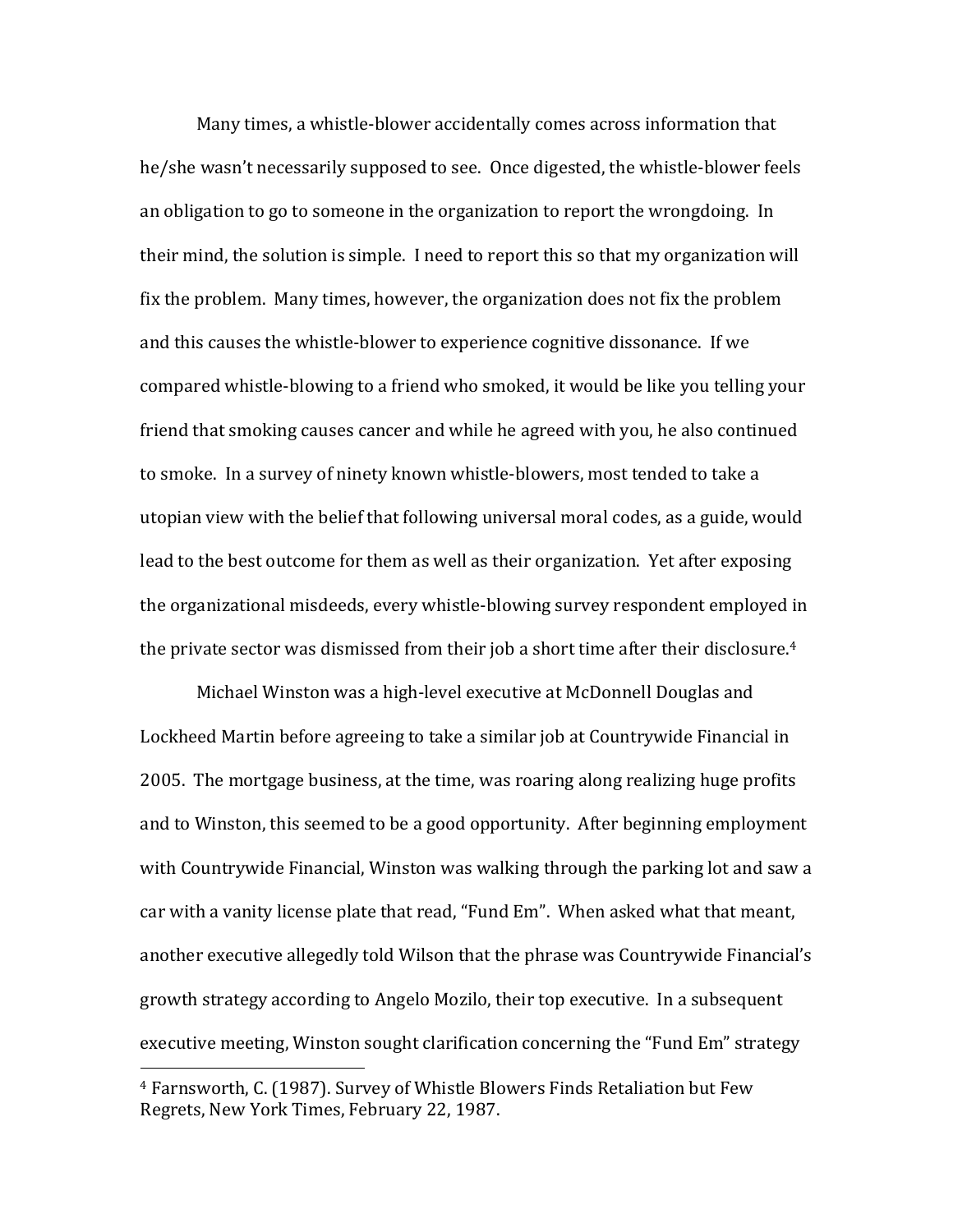and asked about Countrywide Financial's approach to funding applicants with no job, no income and/or no assets. Winston was told by fellow executives to fund these loans even with the obvious questions concerning the applicant's ability to repay. Winston warned his fellow executives of the problems believing that his bosses had not fully considered the risks of these loans. By 2008, Winston had lost his job at Countrywide Financial.<sup>5</sup>

At this initial stage, a whistle-blower cycles through an entire spectrum of emotions ranging from depression, helplessness and anger. Some whistle-blowers are in shock and disbelief as the exact opposite of what they expected occurred. What surprises them the most and is the hardest thing for them to comprehend is that they got fired for doing what they felt was the right and moral action. Little do they know the worst is yet to come.

See why people are raving about Michael Bret Hood's unique approach to leadership, *ethics* and *financial crimes training. If you want fun and interactive training designed* to make you and your colleagues think more deeply about yourself as a leader or to *learn* more about ethics and financial crimes such as fraud and money laundering, contact Michael at 21puzzles@gmail.com and see why Michael was consistently rated *as one of the FBI's top instructors.*

*Michael is a founding partner in 21st Century Learning & Consulting, LLC, a group that* offers leadership, ethics, *implicit bias, diversity & financial crimes training*,

 

<sup>&</sup>lt;sup>5</sup> Taibbi, M. (2015, February 18). A Whistleblower's Horror Story. Retrieved May 22, 2016, from http://www.rollingstone.com/politics/news/a-whistleblowers-horrorstory-20150218